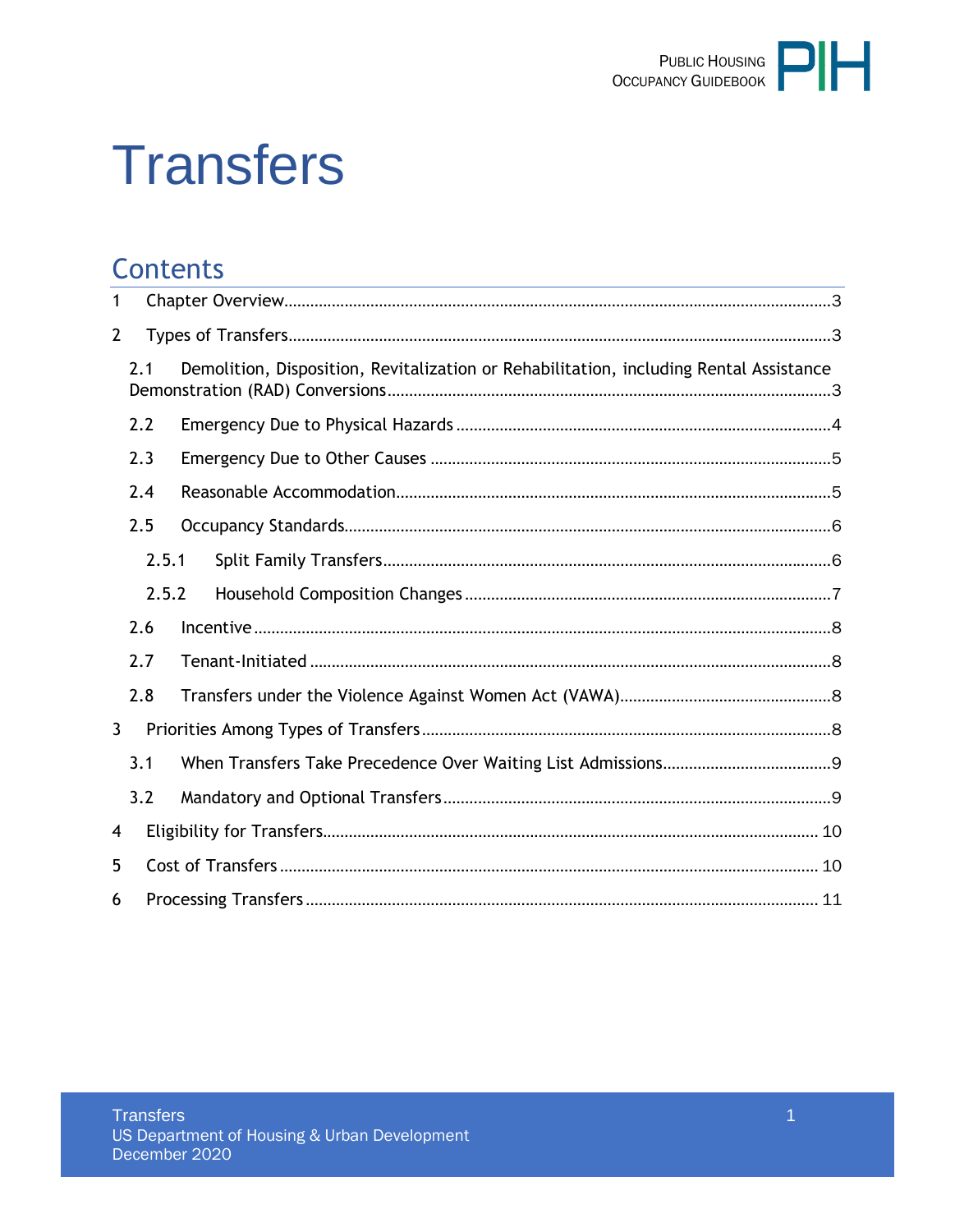

The Coronavirus Aid, Relief and Economic Security (CARES) Act (Public Law 116-136) provides the US Department of Housing and Urban Development (HUD) with broad authority to waive or establish alternative requirements for numerous statutory and regulatory requirements for the Public Housing program. Through [Public and Indian Housing \(PIH\) Notices,](https://www.hud.gov/program_offices/public_indian_housing/publications/notices) HUD established temporary waivers and alternative requirements to be used at the discretion of the PHA and which may provide for flexibilities from some of the statutory and regulatory requirements described in this document. HUD strongly encourages PHAs to utilize any and all waivers and alternative requirements as necessary to keep Public Housing programs operational to the extent practicable during the COVID-19 pandemic.

Please visit [https://www.hud.gov/coronavirus/public\\_housing\\_agencies](https://www.hud.gov/coronavirus/public_housing_agencies) for the latest COVID-19 related resources, including relevant PIH Notices.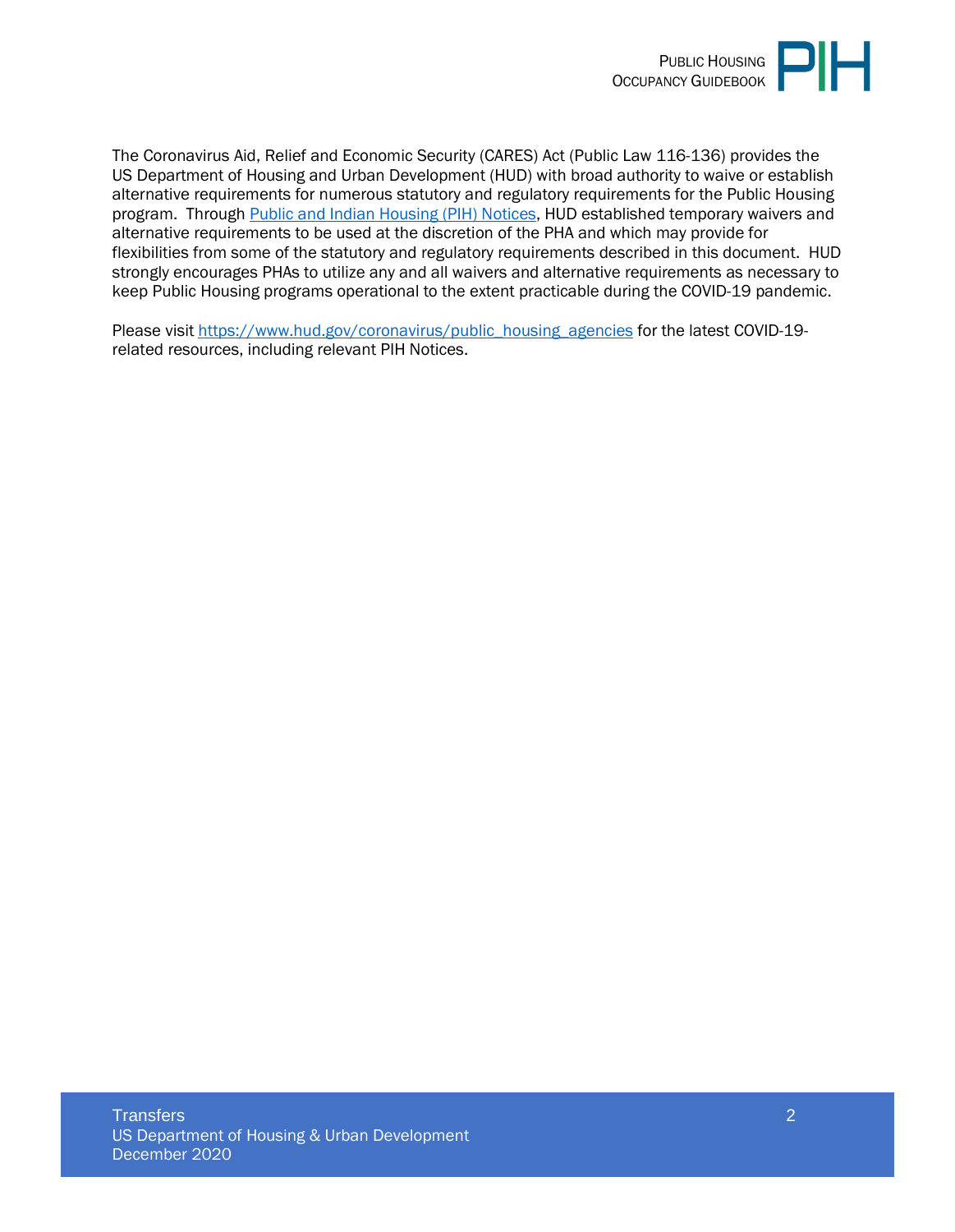

# <span id="page-2-0"></span>1 Chapter Overview

Each Public Housing Agency (PHA) encounters situations in which families must move, or transfer, from one unit to another. This chapter discusses the most common types of transfers, how to prioritize transfers and a PHA's administrative responsibilities. HUD strongly encourages PHAs to establish policies in their Admissions and Continued Occupancy Policy (ACOP) that clearly state:

- The types of transfers recognized by the PHA;
- The priority among types of transfers;
- The types of transfers that take precedence over waiting list admissions;
- The types of transfers that are mandatory and those that are optional;
- The eligibility requirements for optional transfers;
- The costs associated with transfers and who bears the costs; and
- <span id="page-2-1"></span>The procedure for processing transfers.

# 2 Types of Transfers

Most PHAs recognize several types of transfers. The eight most common types of transfers are described below.

### <span id="page-2-2"></span>2.1 Demolition, Disposition, Revitalization or Rehabilitation, including Rental Assistance Demonstration (RAD) Conversions

PHAs must provide transfers or alternative housing to families when necessary to demolish, sell, or do major revitalization or rehabilitation work at a building or site.<sup>1</sup> A PHA may demolish, and/or dispose of public housing with HUD approval through an application process. HUD sets certain requirements associated with the application process, such as inclusion of the proposed demolition and/or disposition in PHA Plans, resident consultation, civil rights and environmental reviews, and other threshold requirements.<sup>2</sup>

A PHA may also choose to revitalize or rehabilitate distressed public housing through the use of Capital Funds or other redevelopment funding sources such as the RAD.<sup>3</sup> RAD is another preservation tool that allows PHAs to improve or modernize public housing. Through RAD, a PHA may apply to convert all or a portion of its public housing stock to long-term project-based Section 8 contracts. In some instances, the Uniform Relocation Assistance and Real Property Acquisition Policies Act of 1970, as amended (42 U.S.C. §§ 4601-4655) (URA), will require PHAs to provide resources to relocate displaced families. These resources may include comparable housing, payment of actual and reasonable relocation expenses, and counseling.<sup>4</sup>

<sup>1</sup> 42 U.S.C. § 1437p(4)(A)(iii); 24 CFR § 970.21(a)

<sup>2</sup> 24 CFR § 970.7(a); Notice PIH 2018-04 (HA)

<sup>3</sup> 24 CFR § 905.600(d)

<sup>4</sup> 24 CFR § 970.21(a)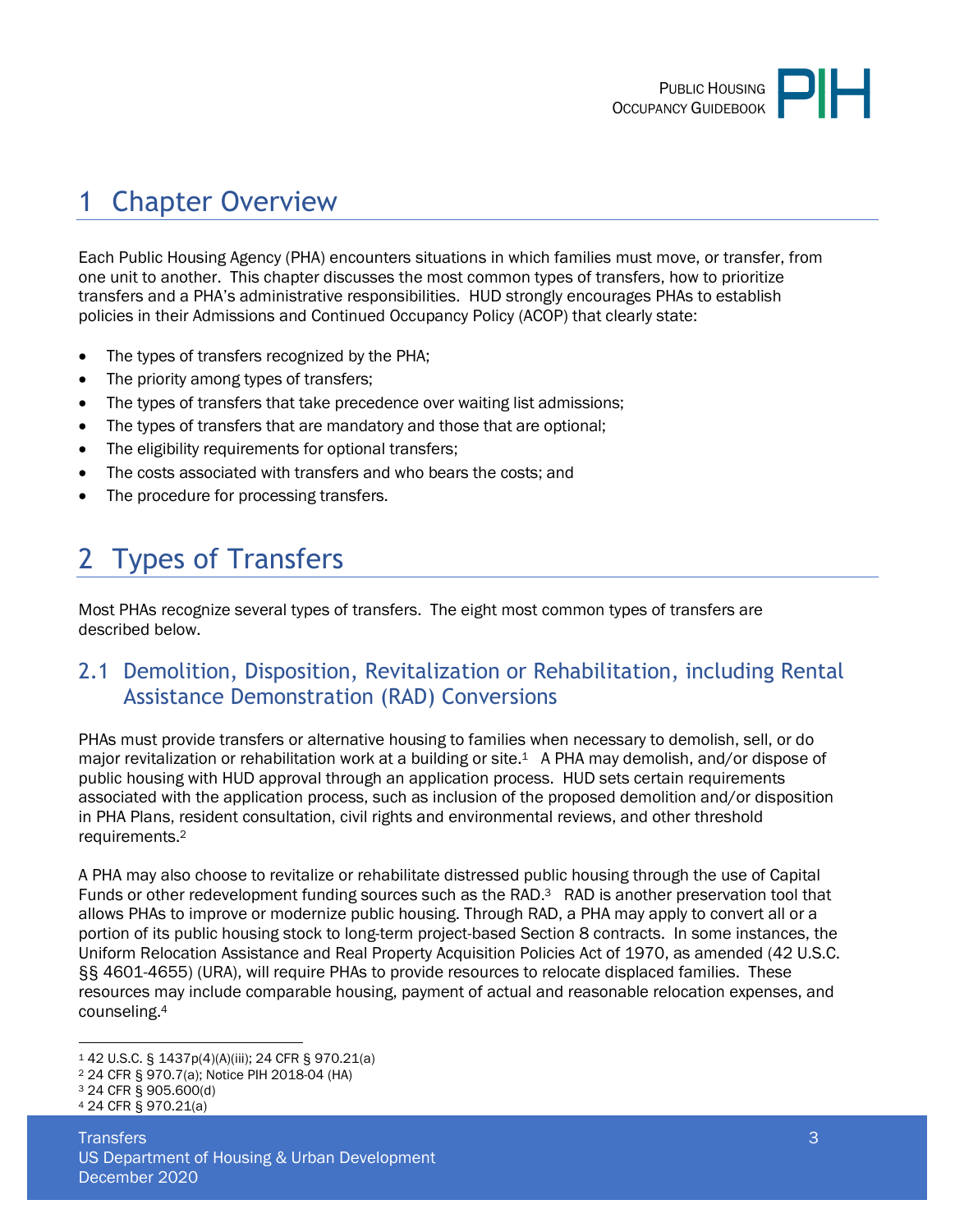

A summary of relocation obligations for RAD-converted developments, Section 22 Voluntary Conversions, and Section 18 Demolition/Disposition is as follows.

#### RAD-converted Developments

The PHA may provide families with tenant-based assistance such as assistance under the Housing Choice Voucher (HCV) Program; transfer families to a project-based housing unit, or transfer families to other public housing units. The transfer or alternative housing arrangement must be comparable housing that meets housing quality standards (be decent, safe, and sanitary); be located in an area that is generally not less desirable than the location of the displaced persons; and include similar accommodations for persons with disabilities displaced from a unit with reasonable accommodations.<sup>5</sup>

#### Section 18 Demolition/Disposition

If residents are relocated due to a demolition and/or disposition, the PHA must follow relocation requirements at 24 CFR § 970.21, and not the relocation requirements at 49 CFR part 24, which implements the URA, as amended. However, if subsequent acquisition, rehabilitation, or demolition carried out with HUD funds or carried out with other HUD-funded activities causes residents to relocate, the URA may apply to those relocations. Additionally, if Community Development Block Grant (CDBG) or HOME Investment Partnerships Program funds are used in the demolition or with conversion of lowerincome dwelling units to a use other than lower-income dwelling units, the project may be subject to section 104(d) of the Housing and Community Development Act of 1974, including relocation assistance and one-for-one replacement provisions under 24 CFR part 42 subpart C.

#### Section 22 Voluntary Conversions

To the extent that tenants are displaced as a direct result of demolition, acquisition, or rehabilitation of real property that receives federal financial assistance through the conversion of public housing as described in the *Streamlined Voluntary Conversions of Last Remaining Projects of Small Public Housing Agencies* notice (Notice PIH-2019-05), the requirements of the URA, and its implementing regulations at 49 CFR part 24 apply.

### <span id="page-3-0"></span>2.2 Emergency Due to Physical Hazards

In certain cases, PHAs must provide an emergency transfer when there is damage to a family's unit or building, or the site poses an immediate hazard to the life, health, or safety of an occupant. If alternative accommodations are available and the PHA cannot make the necessary repairs within a reasonable amount of time, PHAs are required to provide the family with alternative housing. The family is entitled to alternative accommodations even if the tenant, household member, guest, or other covered person is responsible for the damage that caused the hazard or if a family is in the process of being evicted.<sup>6</sup>

Examples of such unit or building conditions may include:

- Fire damage;
- A gas leak;

<sup>5</sup> Notice H-2019-O9 PIH-2019-23 (HA) *Rental Assistance Demonstration – Final Implementation, Revision 4*; H 2016-17 PIH 2016-17 (HA) *Rental Assistance Demonstration (RAD) Notice Regarding Fair Housing and Civil Rights Requirements and Relocation Requirements Applicable to RAD First Component –Public Housing Conversions*. 6 24 CFR § 966.4(h)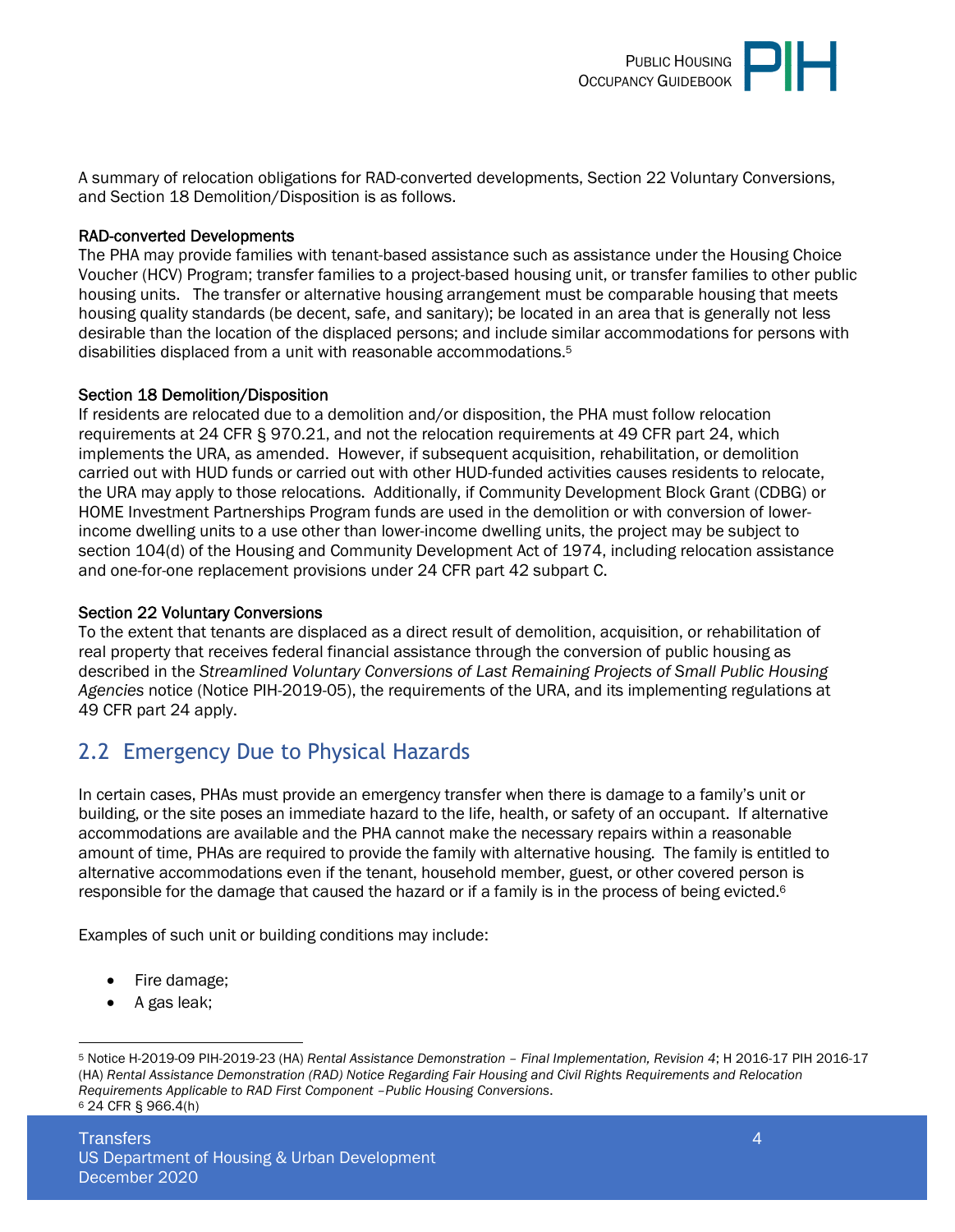

- Lack of water or heat in the building during the winter;
- Toxic contamination; or
- Serious water leaks.

For the PHA to remain compliant with its lease obligations, any condition that would produce an emergency work order would qualify a family for an emergency transfer if the repairs cannot be made within 24 hours. In emergency situations when no other appropriate public housing units are available, it is common practice for PHAs to provide families with a HCV or cover the cost of hotel accommodations until repairs are made or a transfer to alternative housing is completed.

#### Physical Hazard Transfers Due to Lead Reduction

*When a PHA conducts lead hazard reduction activities in a unit, it must protect families and their belongings, which can sometimes mean transferring families temporarily.7 PHAs must prevent*  families from entering the worksite until after hazard reduction work has been completed and *clearance, if required, has been achieved.8 In some cases, families may have to be temporarily relocated to a suitable unit that is free of lead-based paint hazards before and during the hazard reduction activities.9 Families are obligated to comply with these types of transfers.<sup>10</sup>*

### <span id="page-4-0"></span>2.3 Emergency Due to Other Causes

A PHA may allow for a transfer to:

- Alleviate a verified medical condition of a life-threatening nature;
- Alleviate a threat assessed by a law enforcement professional; or
- Protect members of the household from criminal activity at the property or in the neighborhood.

### <span id="page-4-1"></span>2.4 Reasonable Accommodation

PHAs may authorize reasonable accommodation transfers when a family member requires an accessible unit due to a disability. This kind of transfer may be requested for a variety of reasons, including, but not limited to:

- The family's need for a ground floor unit because of mobility issues; or
- The family's need for a unit with certain physical features that are not available in the current unit and which cannot be retrofitted without undue financial and administrative burden to the PHA.<sup>11</sup>

<sup>7</sup> 24 CFR § 35.1345(a)(2); 24 CFR § 35.1345(a)(3)

<sup>8</sup> 24 CFR § 35.1345(a)(1)

<sup>9</sup> 24 CFR § 35.1345(a)(2)

<sup>10</sup> 24 CFR § 966.4(f)(5)

<sup>11</sup> 24 CFR § 8.20; 24 CFR § 8.24(b); Notice PIH 2011-31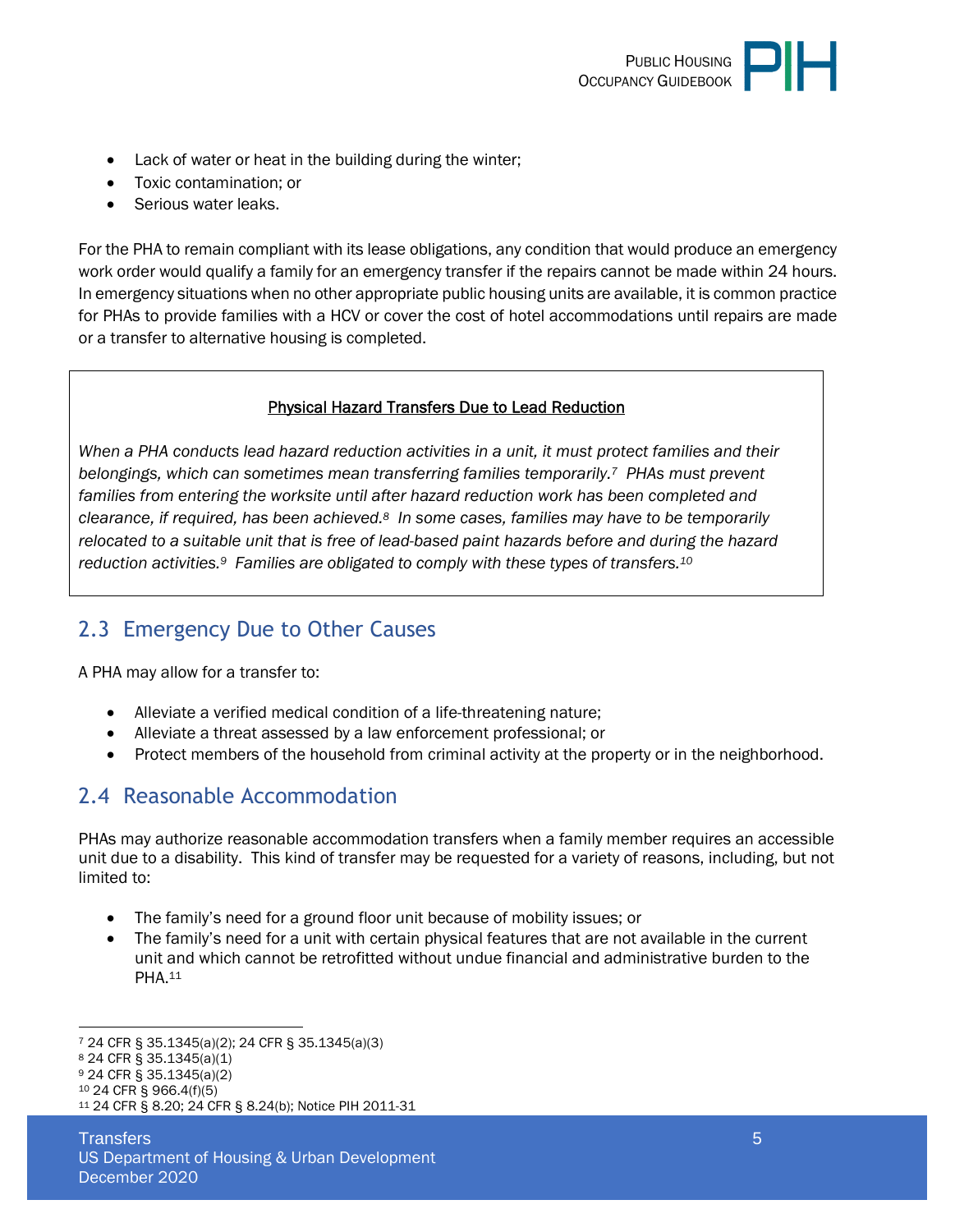

Reasonable accommodation transfers are often tenant-initiated. PHAs must not force a family to transfer to another unit because a member of the family has a disability.<sup>12</sup>

# <span id="page-5-0"></span>2.5 Occupancy Standards

Occupancy standards relate to the appropriate size and type of unit based on household composition. PHAs must ensure that the size and type of unit in which the household is living is appropriate for the household's size and needs. When household composition changes, PHAs must put the respective household on the transfer list and move them when a unit becomes available, if they are not in an appropriately sized unit.<sup>13</sup>

If a household reports, or the PHA becomes aware of a change in household composition, then the PHA will determine whether the unit is still appropriately sized. For example:

- A household may be considered over-housed for a unit when an adult child leaves the household; or
- A household may become under-housed for a unit when a new child or an adult joins the household.

All public housing leases must include a clause wherein the tenant agrees to transfer to an appropriate size unit based on household composition, upon appropriate notice by the PHA that such a unit is available.<sup>14</sup>

Practice Tip: Establishing Occupancy Standards Transfers in the ACOP

HUD encourages PHAs to establish criteria in the ACOP that indicates:

- When the PHA requires a family to transfer to a more appropriately sized unit because of a change in family composition; and
- When the PHA will leave it up to the tenant to initiate a transfer request.

When determining these policies, HUD strongly encourages PHAs to assure compliance with all state or local laws regarding occupancy standards (e.g., a local law allowing a maximum of two persons per sleeping space) and to consider the waiting list demand for unit sizes.

#### <span id="page-5-1"></span>2.5.1 Split Family Transfers

PHAs have the option to allow very large families with two adult members to split into two separate households and transfer to two units. A PHA might offer a split family transfer if, for example, the family composition changed and now requires a seven-bedroom unit, but the PHA only has four-bedroom units available. A split family transfer is a type of occupancy standards transfer.

<sup>13</sup> 24 CFR § 966.4(c)(3); 24 CFR § 960.257(a)(4) <sup>14</sup> 24 CFR § 966.4(c)(3); 24 CFR § 960.257(a)(4)

<sup>12</sup> 24 CFR § 100.65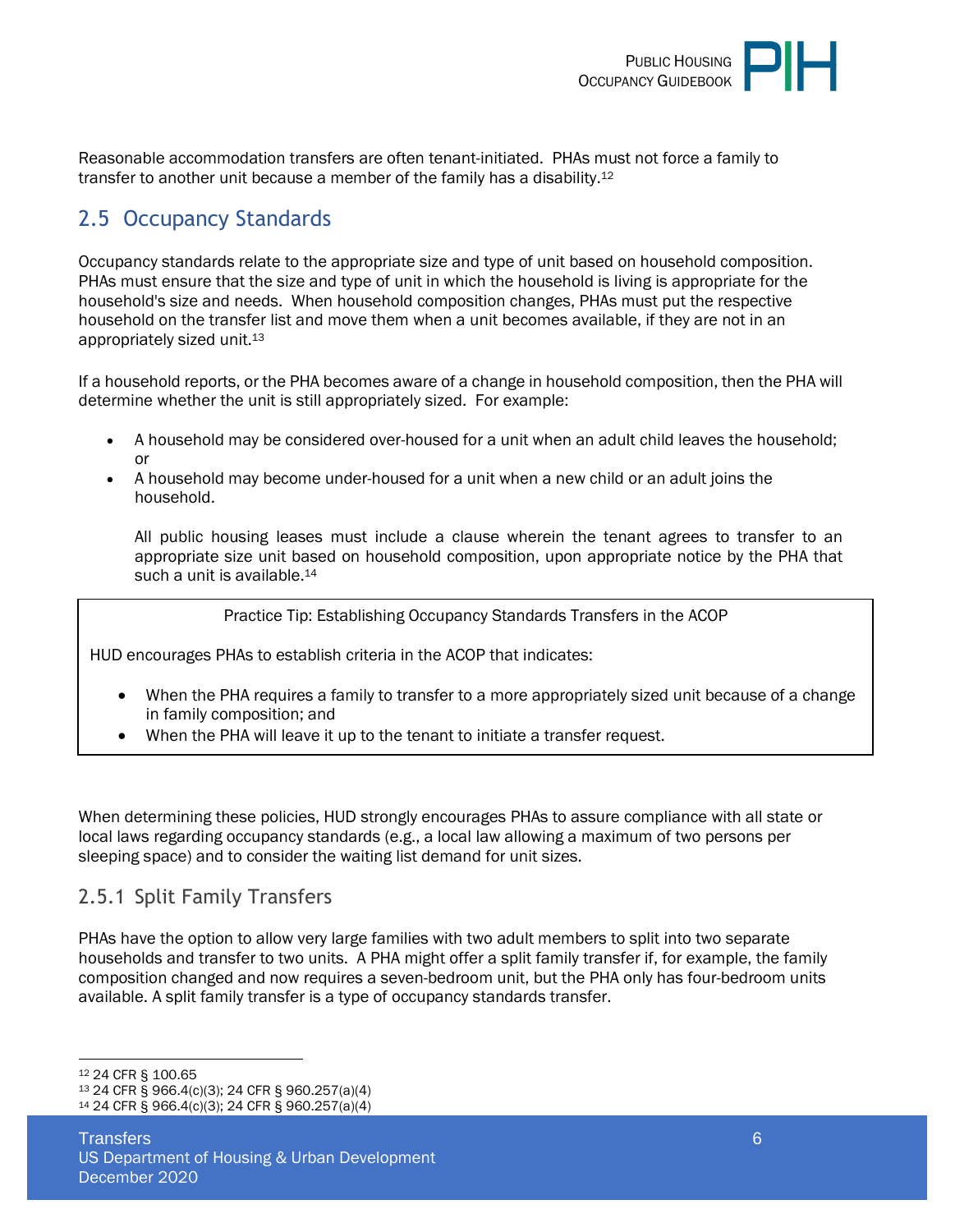

If the PHA opts to grant this type of transfer, the ACOP would describe the requirements necessary for families to qualify. Below are examples of ACOP requirements, which will vary based on PHA policies and local needs:

- The persons who would be the original and new family head of household (HOH) must both be listed on the most recent lease. (This prohibits individuals from extending their "visits" to the family to obtain a unit);
- The family must be overcrowded according to the PHA's occupancy standards; and
- The reason for the family split must be the addition of children through birth, adoption, or courtawarded custody.

#### <span id="page-6-0"></span>2.5.2 Household Composition Changes

Families are required to request PHA approval before adding any family member as an occupant of the unit, other than those entering the family by birth, adoption, or court-awarded custody.15 Failure on the part of the family to comply with the household composition provisions is a violation of the lease terms, for which a PHA may terminate the lease.<sup>16</sup>

HUD recommends that PHAs have a reasonably prompt process for determining whether or not the occupancy of additional household members should or should not be allowed. PHAs may establish specific reasonable policies for foster children and live-in aides and policies to determine whether to allow additional members.17 The lease may also establish circumstances under which families are allowed to temporarily house proposed members of the household while requests are pending.

As always, when making a determination, PHAs must comply with civil rights laws and cannot discriminate based on a protected status, i.e., familial status or national origin. This prohibition is covered by major, relevant civil rights laws including 42 U.S.C. § 3601, 24 C.F.R. § 100 et seq, Title VI of the Civil Rights Act of 1964, 24 C.F.R. § 1 etc. PHAs also must not deny a request solely because the proposed household member has been a victim of domestic violence, dating violence, or stalking.<sup>18</sup> Families have the right to a grievance hearing if a request for additional household members is denied.<sup>19</sup>

Examples of reasonable policies to determine whether to allow additional household members may include a process to evaluate whether the new member:

- Passes the PHA's screening criteria;
- Contributes to family reunification (i.e., the return of an incarcerated parent);
- Makes transfer to a larger sized unit necessary, and whether such units are available;<sup>20</sup> and/or
- Satisfies a tenant's reasonable accommodation request (e.g., the additional household member is a live-in aide for a disabled family member).<sup>21</sup>

- <sup>16</sup> 24 CFR § 966.4(l)(2)(i)(B)
- <sup>17</sup> 24 CFR § 966.4(d)(3)(i)
- <sup>18</sup> 24 CFR § 5.2005(b) <sup>19</sup> 24 CFR §§ 966.51(a)(1), 966.53(a)
- <sup>20</sup> 24 CFR § 966.4(d)(3)(i)(A)
- 21 24 CFR § 966.4(d)(3)(i)(B)

<sup>15</sup> 24 CFR § 966.4(a)(1)(v)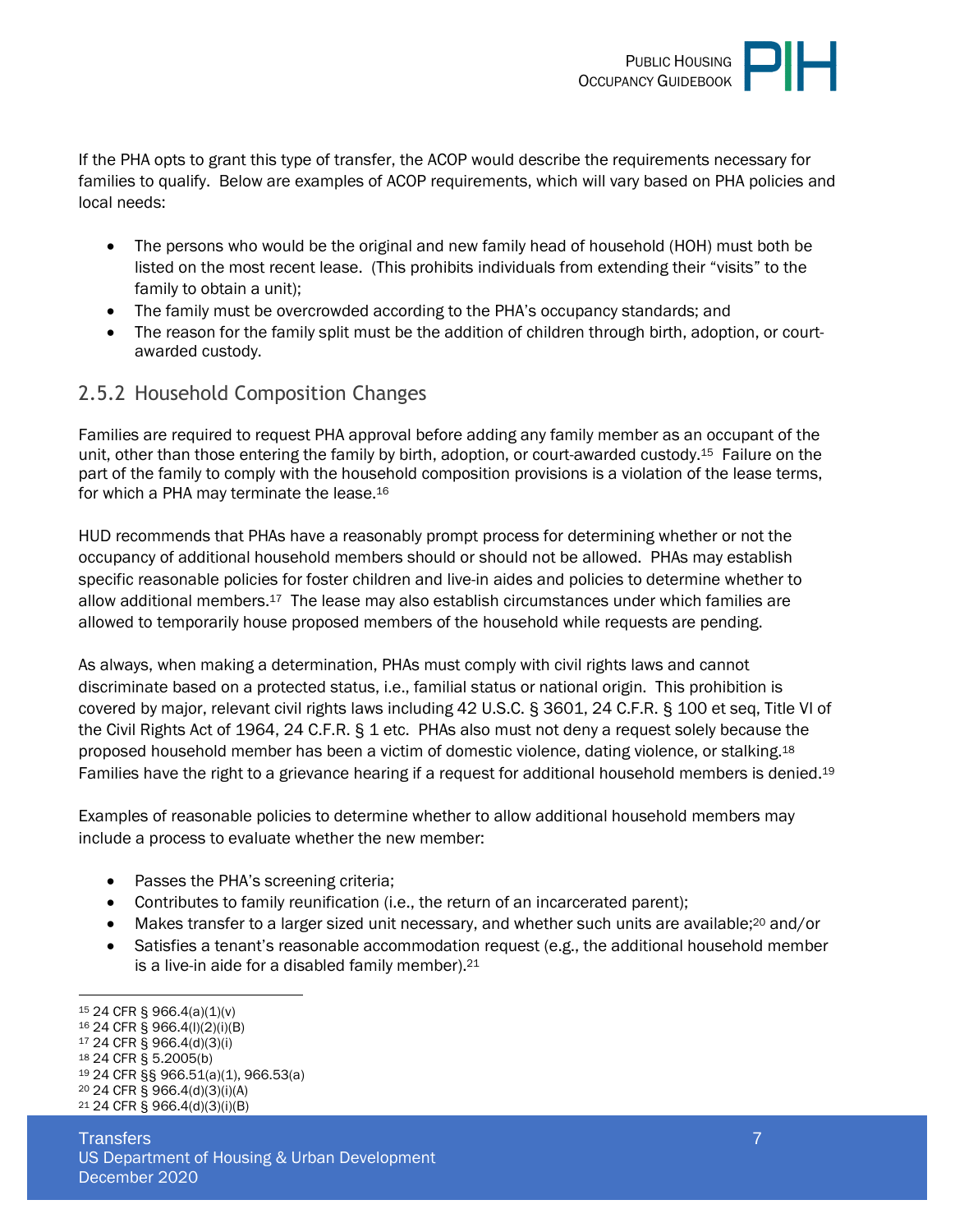## <span id="page-7-0"></span>2.6 Incentive

Some PHAs have a practice of offering incentive transfers which give PHAs the option to transfer families to new or rehabilitated units. This type of transfer is voluntary on the part of the family. HUD encourages PHAs that offer such transfers to establish clear, fair, and objective criteria in their ACOPs and make the criteria well-known to families and staff.

# <span id="page-7-1"></span>2.7 Tenant-Initiated

Families may request a unit transfer that is not out of necessity. Such requests might include transfers to be closer to relatives, certain neighborhoods, employment, or a child's school. HUD encourages PHAs to establish policies on whether and under what circumstances it will consider a tenant-initiated request.

### <span id="page-7-2"></span>2.8 Transfers under the Violence Against Women Act (VAWA)

In accordance with VAWA, tenants who are victims of domestic violence, dating violence, sexual assault or stalking can request an emergency transfer from the tenant's current unit to another unit. HUD requires PHAs to adopt an Emergency Transfer Plan (ETP), based on HUD's model ETP (form HUD-5381) and incorporates strict confidentiality measures.<sup>22</sup>

The PHA's ETP must allow tenants to make an internal emergency transfer under VAWA when a safe unit is immediately available; a victim determines whether the unit is safe.23 The plan must also describe policies for assisting tenants when a safe unit is not immediately available. Those policies must ensure that requests for internal emergency transfers under VAWA receive, at a minimum, any applicable additional priority that housing providers may already provide to other types of emergency transfer requests.<sup>24</sup> The ETP also must describe reasonable efforts the PHA will take to assist a tenant who wishes to make an external emergency transfer when a safe unit is not immediately available.<sup>25</sup>

A PHA may request in writing that the victim provide documentation of an occurrence of domestic violence, dating violence, sexual assault, or stalking in accordance with the regulation at 24 CFR § 5.2007. However, no other documentation may be required to qualify the tenant for an emergency transfer.<sup>26</sup>

VAWA does not impact a PHA's authority to establish and define other transfer policies; it only requires that specific policies be established for transfers under VAWA. Please see Notice PIH 2017-08 for additional detailed guidance on VAWA emergency transfer requirements.

# <span id="page-7-3"></span>3 Priorities Among Types of Transfers

Transfers are prioritized according to standards established by the lease and the PHA's ACOP. Emergency transfers due to physical hazards are of the highest priority because of their immediate

<sup>22</sup> 24 CFR § 5.2005(e); 24 CFR § 5.2005(e)(4)

<sup>23</sup> 24 CFR § 5.2005(e)(1); 24 CFR § 5.2005(e)(5)

<sup>24</sup> 24 CFR § 5.2005(e)(6)

<sup>25</sup> 24 CFR § 5.2005(e)(7)

<sup>26</sup> 24 CFR § 5.2007(b)(1)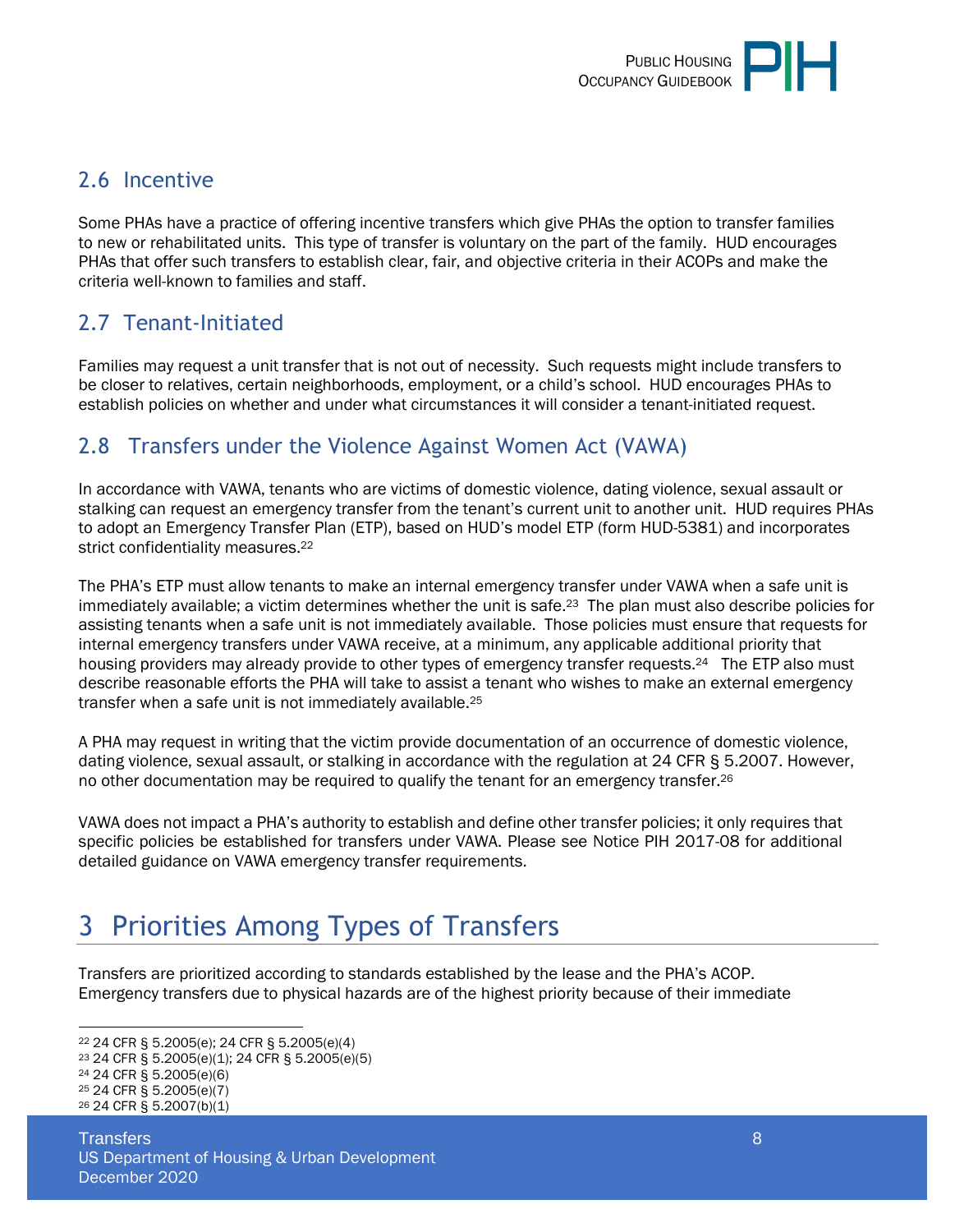

nature and the fact that PHAs could potentially be in violation of its responsibilities under the lease for failure to correct such hazards. Many PHAs establish multiple categories for transfers to make priorities clear and manageable. The following list is an example of how transfers could be prioritized:

- 1. Emergency due to physical hazards;
- 2. Emergency due to other causes;
- 3. Demolition, disposition, revitalization, or rehabilitation;
- 4. Reasonable accommodation;
- 5. VAWA emergency transfer;
- 6. Occupancy standards;
- 7. Split family;
- 8. Incentive;
- 9. Tenant-initiated.

### <span id="page-8-0"></span>3.1 When Transfers Take Precedence Over Waiting List Admissions

Generally, the types of transfers that take precedence over waiting list admission may include, but are not limited to:

- Emergencies:
- Reasonable accommodations;
- Demolition, disposition, revitalization, and rehabilitation;
- Incentive; and
- Occupancy standards transfers.

However, this list will vary by local needs. HUD strongly encourages PHAs to include which transfers take priority over waiting list admissions in the ACOP.

### <span id="page-8-1"></span>3.2 Mandatory and Optional Transfers

Tenants must comply with the following transfers:

- Emergencies due to physical hazards;
- Demolition, disposition, revitalization, and rehabilitation;
- PHA-initiated occupancy standard transfers defined as mandatory in the ACOP (e.g., the family is under-housed or over-housed and there is a waiting list for that particular unit size); and
- Other PHA-initiated transfers defined as mandatory in the ACOP.<sup>27</sup>

However, tenants may choose to request and/or accept transfers for other circumstances including, but not limited to:

• Reasonable accommodations;<sup>28</sup>

<sup>27</sup> 24 CFR § 966.4(h); 24 CFR § 970.21(a); 24 CFR § 966.4(c)(3); 24 CFR § 960.257(a)(4) 28 24 CFR § 100.65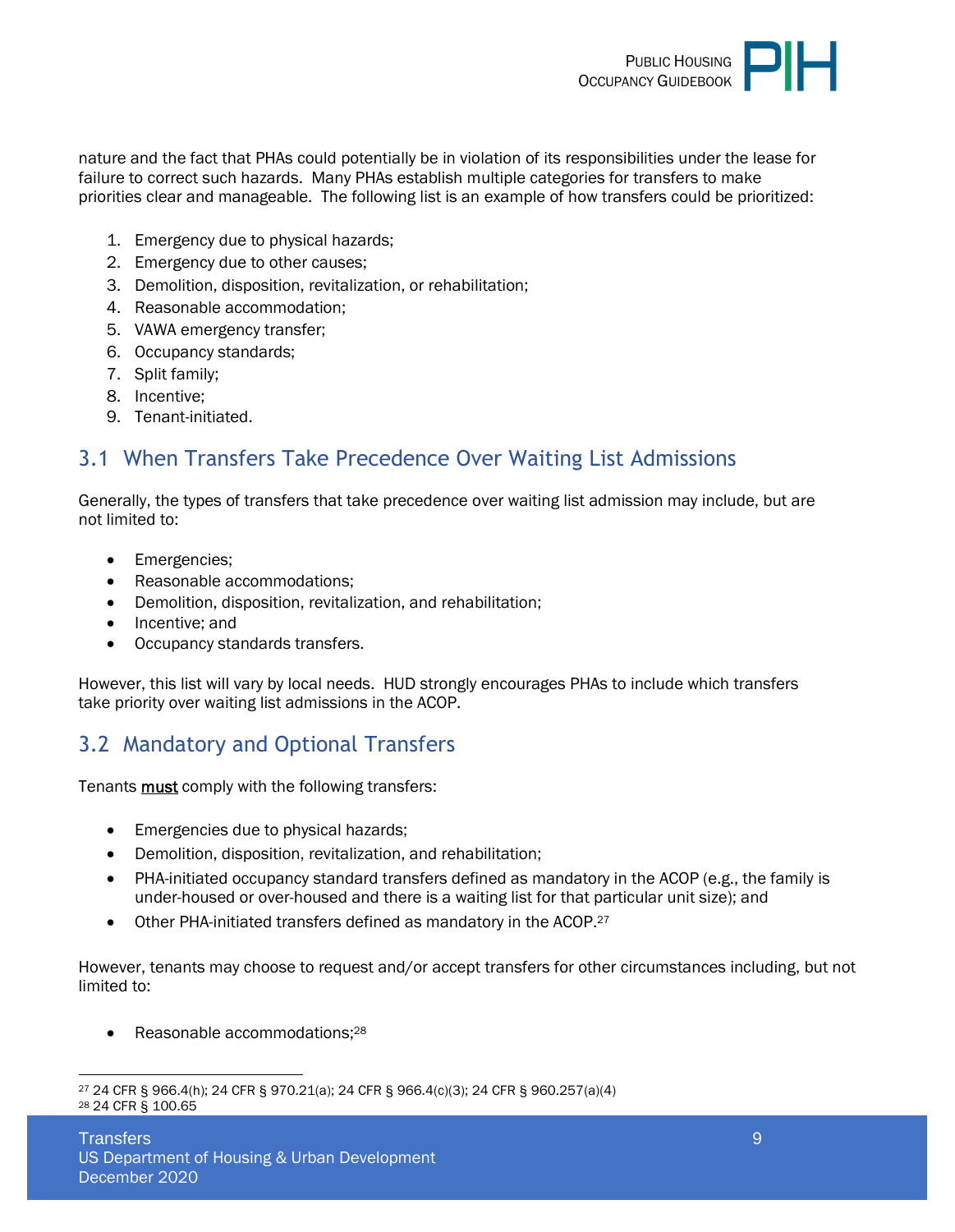

- Emergencies due to other causes;
- Incentive;
- Occupancy standards that are not defined as mandatory by the ACOP;
- VAWA emergencies;<sup>29</sup>
- A split family; and
- Tenant-initiated requests.

HUD encourages PHAs to include in the lease, either directly or by reference, the list of mandatory and optional transfers. Tenants who wish to dispute mandatory transfers are expressly permitted to utilize the PHA's grievance procedure to resolve such disputes.<sup>30</sup>

HUD also recommends that the PHA's ACOP describe the number of unit offers it will provide to a tenant during the transfer process. Tenants are entitled to reject transfer offers for "good cause" reasons listed in the ACOP.

# <span id="page-9-0"></span>4 Eligibility for Transfers

PHAs are permitted to establish eligibility requirements for optional transfers. However, as detailed in the preceding sections PHAs must not establish such eligibility requirements for mandatory transfers involving emergency situations, reasonable accommodations, VAWA emergencies, and demolition, disposition, revitalization, or rehabilitation.<sup>31</sup>

Some PHAs require the following eligibility criteria for optional transfers:

- Tenants/household members have not engaged in criminal activity threatening the health and safety of residents and staff;
- Tenant does not owe any back rent or other charges, or does not have a pattern of late payments;
- Tenant does not have any outstanding housekeeping lease violations or history of damaging property; and
- Tenant has the ability to get utilities turned on in the name of the head of household (applicable only to properties with tenant-paid utilities).

# <span id="page-9-1"></span>5 Cost of Transfers

There are certain circumstances in which PHAs must bear the reasonable costs of transfers. PHAs must pay the reasonable costs of transfers that are: 32

Initiated by the PHA for demolition, disposition, revitalization, or rehabilitation purposes;

<sup>29</sup> 24 CFR § 5.2005(e)(2)

<sup>30</sup> 24 CFR § 966.54; 24 CFR § 966.55

<sup>31</sup> See 24 CFR § 966.4(h)(3); 24 CFR § 100.65; 24 CFR § 5.2005(e)(2); 42 U.S.C. § 1437p(4)(A)(iii); 24 CFR § 970.21(a) 32 24 CFR § 8.24(b)